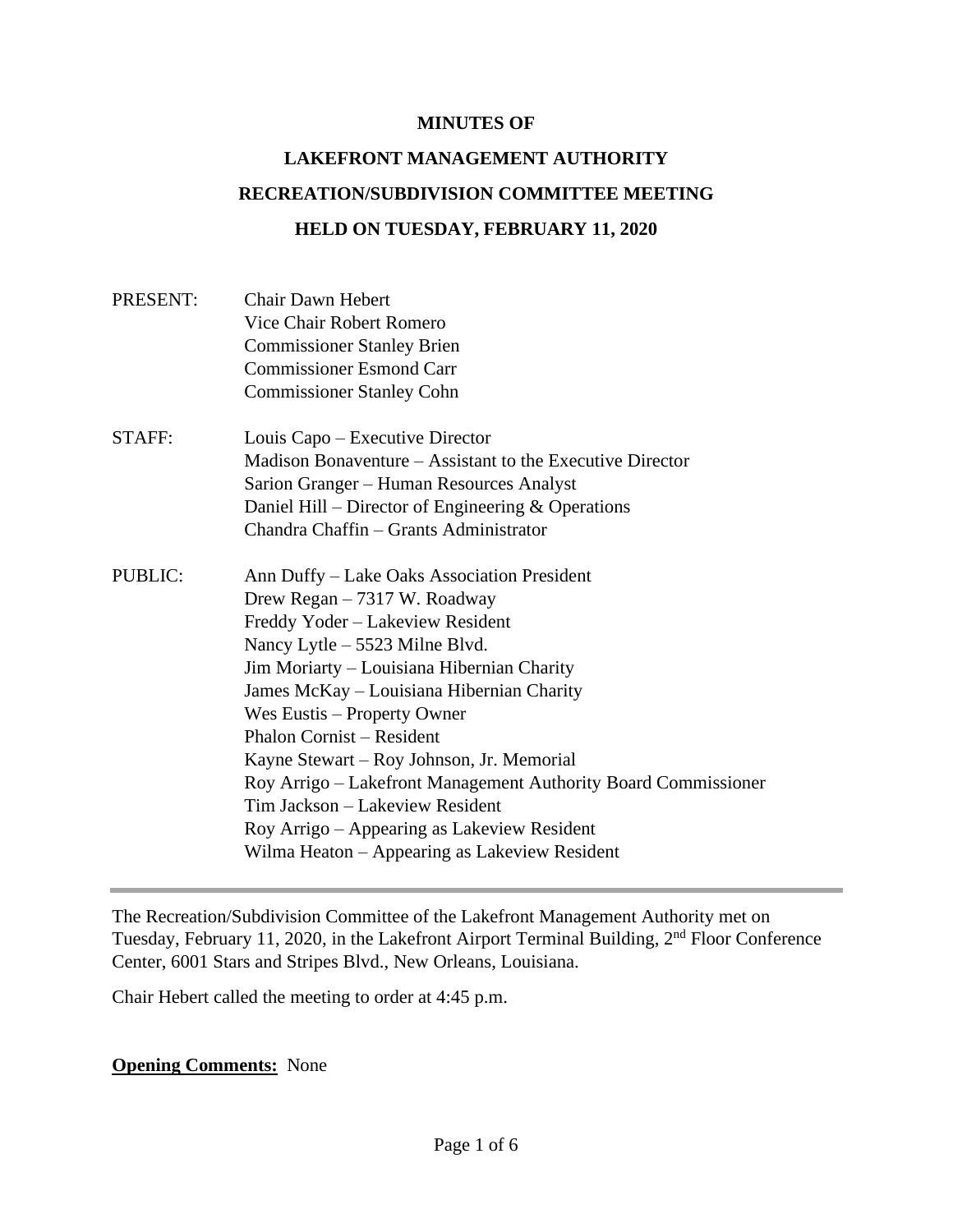## **Motion to Adopt Agenda:**

A motion was offered by Commissioner Cohn, seconded by Commissioner Carr, and unanimously adopted, to adopt the agenda.

#### **Motion to Approve Minutes:**

A motion was offered by Commissioner Cohn, seconded by Commissioner Carr, and unanimously adopted, to approve the minutes of December 10, 2019.

## **Director's Report:**

Daniel Hill, Director of Engineering & Operations, reported that an additional fire extinguisher has been placed at the Lake Vista Community Center (LVCC). All fire extinguishers are up-todate and functional at LVCC, and a contractor will replace some broken fire alarm pull boxes.

Mr. Hill reported that the Lakefront Management Authority's maintenance team began repairing the Lake Terrace subdivision sign. He explained that the old acrylic letters on the sign cannot be removed without breaking the welded areas of the sign. Mr. Hill stated that it will cost \$1,200.00 to replace the acrylic letters, in the original design, on both sides. He announced that the maintenance crew will continue to clean and repaint the sign while the signage contractor determines a cost for mounting the sign.

Mr. Hill explained that the Authority's maintenance crew cannot troubleshoot the electrical system, powered by variable frequency drives (VFDs), at the Mardi Gras Fountain because the system requires complex equipment and software that the Authority doesn't own. Mr. Hill said this requires the Authority to hire an outside contractor to repair and maintain the fountain. Mr. Hill reported that the Authority's maintenance crew drained the fountain to examine the pumps to the best of their ability earlier that day. Commissioner Carr inquired about the vendor that supplied the Variable Frequency Drives (VFDs) that are in the Mardi Gras Fountain. Mr. Hill responded that he contacted the vendor that supplied the VFDs, and the earliest availability for maintenance is Monday, February 18, 2020.

Louis Capo, Executive Director, reported that the Authority hasn't received any ad valorem taxes from the city yet. He noted that the Authority would typically see these funds clear from the city at this point. He reported that this year's grass cutting costs should be about \$530,000, and the projected cost for next fiscal year will be increased to \$650,000.00 to improve service to Lakeshore Drive and parks. He stated that the trash disposal service costs will also increase to improve service, and the projected cost for next fiscal year will be \$225,000.00. Chair Hebert questioned the cost increase. Director Capo responded that the cost will increase because of an increase in frequency of collection and the additional services on the weekend due to the high volume of visitors. Mr. Hill also noted that the trash disposal service contract expires on June 30, 2020. He reported that the Authority shows a \$75,000 loss when revenue is applied over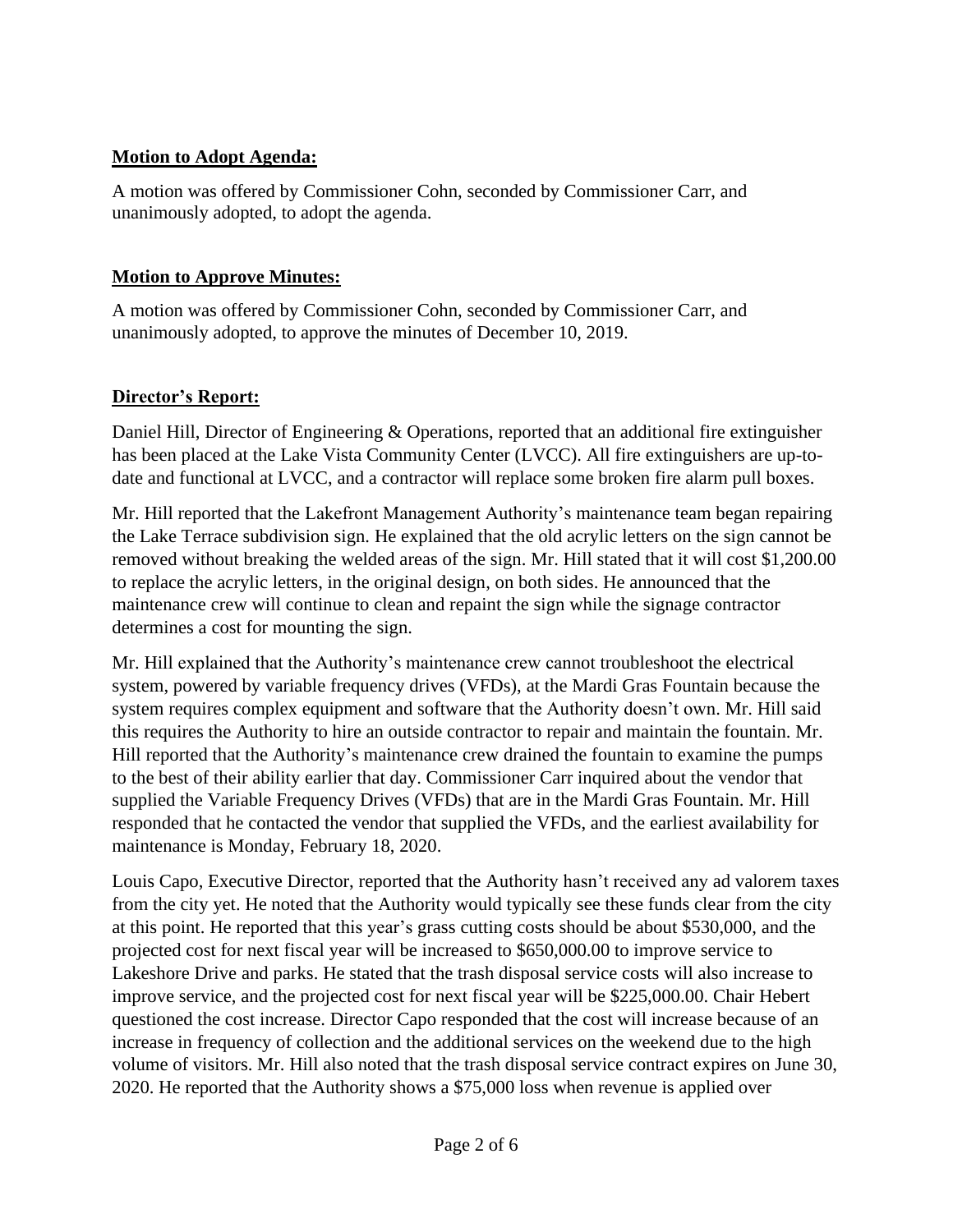expenses. Director Capo announced that the budget must be passed by the Board Meeting on March 26, 2020.

## **Old Business:**

## 1) **Discussion and recommendation for approval of the design plans for the Roy Johnson, Jr. Memorial:**

Kayne Stewart introduced the design for the Roy Johnson, Jr. Memorial to the Board previously. She explained that the drinking fountain for the memorial required a more reliable water source and thus needs to be relocated. She stated that the Mardi Gras Fountain has a more readily available water source.

Ms. Stewart commented that all the funds for the Memorial's construction have been donated by private benefactors.

Since the location changed after the project's initial approval, it was recommended by the Authority's legal counsel, Gerard Metzger, that a new resolution be passed by the Board to approve the new location. He recommended that the Committee offer a motion to recommend the approval of the Memorial's new location to the Board.

• A motion was offered by Commissioner Cohn, seconded by Commissioner Carr, and abstained by Commissioner Romero, to recommend the approval of the relocation of the construction site of the Roy Johnson, Jr. Memorial Drinking Fountain and Bench to the Board.

#### **New Business:**

## 1) **Update on the Hibernian Memorial Park and discussion of temporary art.**

Jim Moriarty, of the Louisiana Hibernian Charity, explained that Louisiana Hibernian Charity is pursuing funds to construct capital improvements, of which some have been already designed, to the Hibernian Memorial Park through possible grants and private benefactors including a \$250,000 grant from the Irish government. He stated that the temporary sculptures were chosen to enhance the area permitted to the Memorial for a period of only two years.

Chair Hebert inquired about the content of placards placed in front of the art. Mr. Moriarty said that the placards have been removed and will be updated with content about the art and artist only.

Commissioner Cohn asked how much time is needed to obtain funding for the project. Mr. Moriarty could not offer a firm time frame, but he noted that the group was granted an extension to construct the park for an additional year and a half.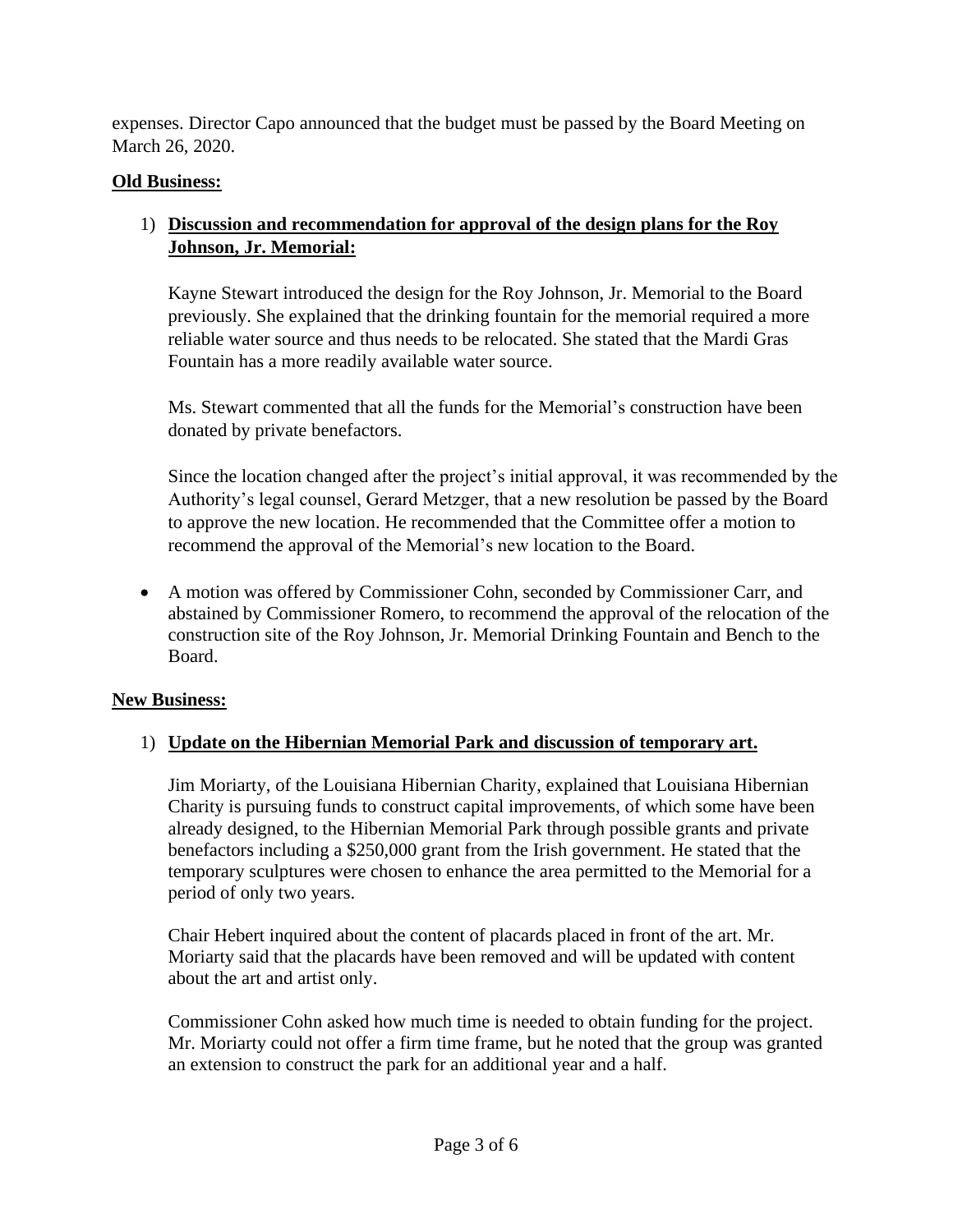Commissioner Romero asked who granted the extension. Mr. Metzger and Mr. Moriarty responded that the Authority granted the extension. Vice Chair Romero complimented the design Mr. Moriarty presented to the Committee. Vice Chair Romero then inquired about the review process for the artwork. Mr. Moriarty responded that a committee within their organization reviewed the artwork before it was placed in the Hibernian Memorial Park.

Vice Chair Romero requested clarification on how the land may be used pursuant to the permit the Authority issued because while he liked the prospective design of the Memorial, he had concerns about the placement of the artwork. Mr. Metzger explained that the permit requirements state that improvements done at the Hibernian Memorial Park must be pre-approved by the Authority's Board. He stated that the permit was extended for an additional ten years, and they have additional time to improve the park.

#### **Public Comments:**

Nancy Lytle, longtime Lakeview resident and community activist, expressed her disappointment with the lack of planning for the Hibernian Memorial Park project. She said she originally saw the artwork on the New Basin Canal when she drove down Pontchartrain Boulevard at 3:00 AM to view the new lights that had been installed along the New Basin Canal. She stated that the Lakeview residents weren't notified of the decision to place the artwork at the Memorial. Commissioner Cohn asked if Ms. Lytle had any objections to the proposed project. Ms. Lytle responded that any artwork or structure that was placed at the area without a permit from the Lakefront Management Authority's Board should be removed. She felt that there would be a precedent set that would allow other illicit developments along the New Basin Canal such as condominiums. Commissioner Cohn asked her if she or anyone she knows in the community objects to the Memorial itself. She responded no and reiterated that the group should have gotten permission.

Freddy Yoder, Lakeview resident and community activist, expressed his disapproval of the project due to the extensive planning he believes is required and believes did not transpire. He stated that the original design plans were altered without approval. He explained that the project didn't receive final acceptance before the artwork was placed at the Memorial. Mr. Yoder requested that the Lakefront Management Authority's Board exercise good judgement and request removal of the artwork. Mr. Yoder expressed that he believes in the mission of the Hibernian Memorial Park. He sympathized with their having issues raising funds, but said he depends on the board to do what he believes to be the right thing. He believes that they have no plan and wishes to appeal to the better judgement of the Board.

Roy Arrigo, appearing as a Lakeview resident, stated that the artwork isn't an enhancement to the monument and that the artwork detracts from the reverence of the cross at the Hibernian Memorial Park. He commented that he liked the proposed architectural design of the park. He suggested that the artwork should be removed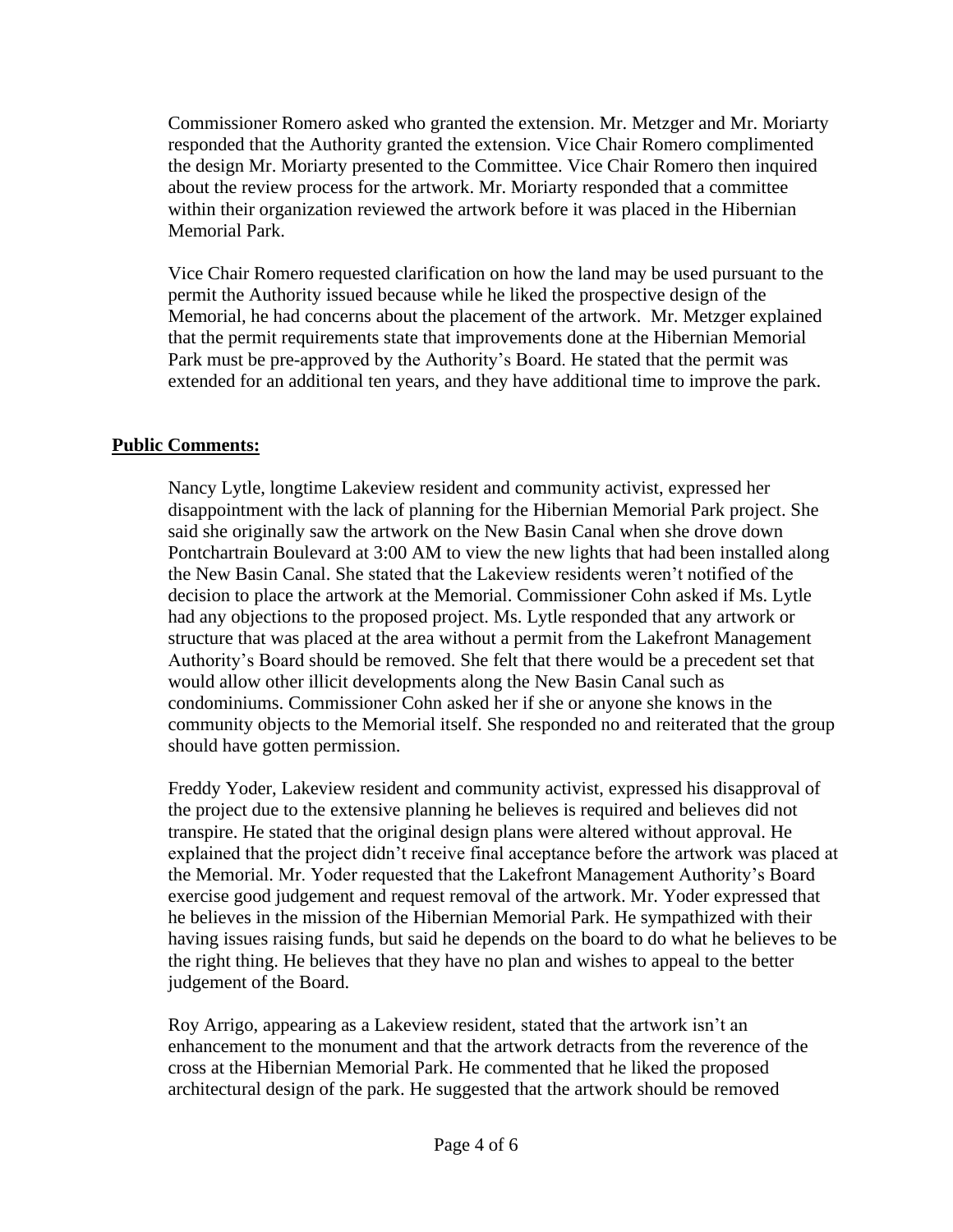because it is unauthorized. Commissioner Arrigo requested that the Hibernians reflect on the impact of their decisions and consider removing the artwork.

Wilma Heaton, appearing as a Lakeview resident, said she understood the different perspectives about the situation; however, she felt it was important to remember the history behind the New Basin Canal site and what the park project meant to the history of the community. She stated that in 1830 American businessmen decided to build a shipping canal. She stated that the businessmen selected Irishmen to dig the canal because they were cheaper than contracted slaves in those days. Many of them dropped dead of malaria and yellow fever, and about 30,000 men were buried on site. Ms. Heaton recalled beginning work on preserving the New Basin Canal in 1988 when she appealed to the federal government for a bike path grant, and it has always been her interest in preserving that area for the public's enjoyment. She stated that the artwork is an opportunity to support local artists and is a temporary endeavor. She said that ultimately the purpose of the artwork was to draw attention to the project and the Celtic cross. She explained that the Hibernians didn't mean any ill-will, and they wrote a letter in May to asked for assistance, but the Authority did not reconnect. She said that she felt like it was a shame that the Irish government needed to intervene in aiding in this project because she felt it is a topic that the community should invest in due to its significance.

Tim Jackson, Lakeview resident, stated that the Hibernian Memorial Park site and seeing the Memorial's plans come to fruition was very important to his family because his greatgreat grandfather died there and is possibly buried there. He added that the Counsel General of the Irish government traveled to New Orleans to dedicate the artwork to the Hibernian Memorial Park, and he believes that it would be disrespectful to remove the artwork.

James McKay, Louisiana Hibernian Charity Board Member, apologized for not requesting approval from the Board to place the artwork at the Memorial. He stated while they were in error, they were amateurs in taking on this endeavor and assumed all parties knew about the artwork being placed at the Hibernian Memorial Park. He assured the Committee that their group would have approached the Board if they had known that was the proper protocol, and they know what they should do now moving forward. It was his desire that the artwork is not removed.

Chair Hebert suggested that there may be other options to draw attention to the Memorial such as a high-quality sign. Mr. Moriarty stated that they did not have the funds to sink into additional signage.

James McKay said that he understood that rules are rules, but that each case should be evaluated especially since this project is meant to have a positive impact on the community. Vice Chair Romero reiterated that he loved the idea of the park but reiterated that the Committee needed to protect their agreement.